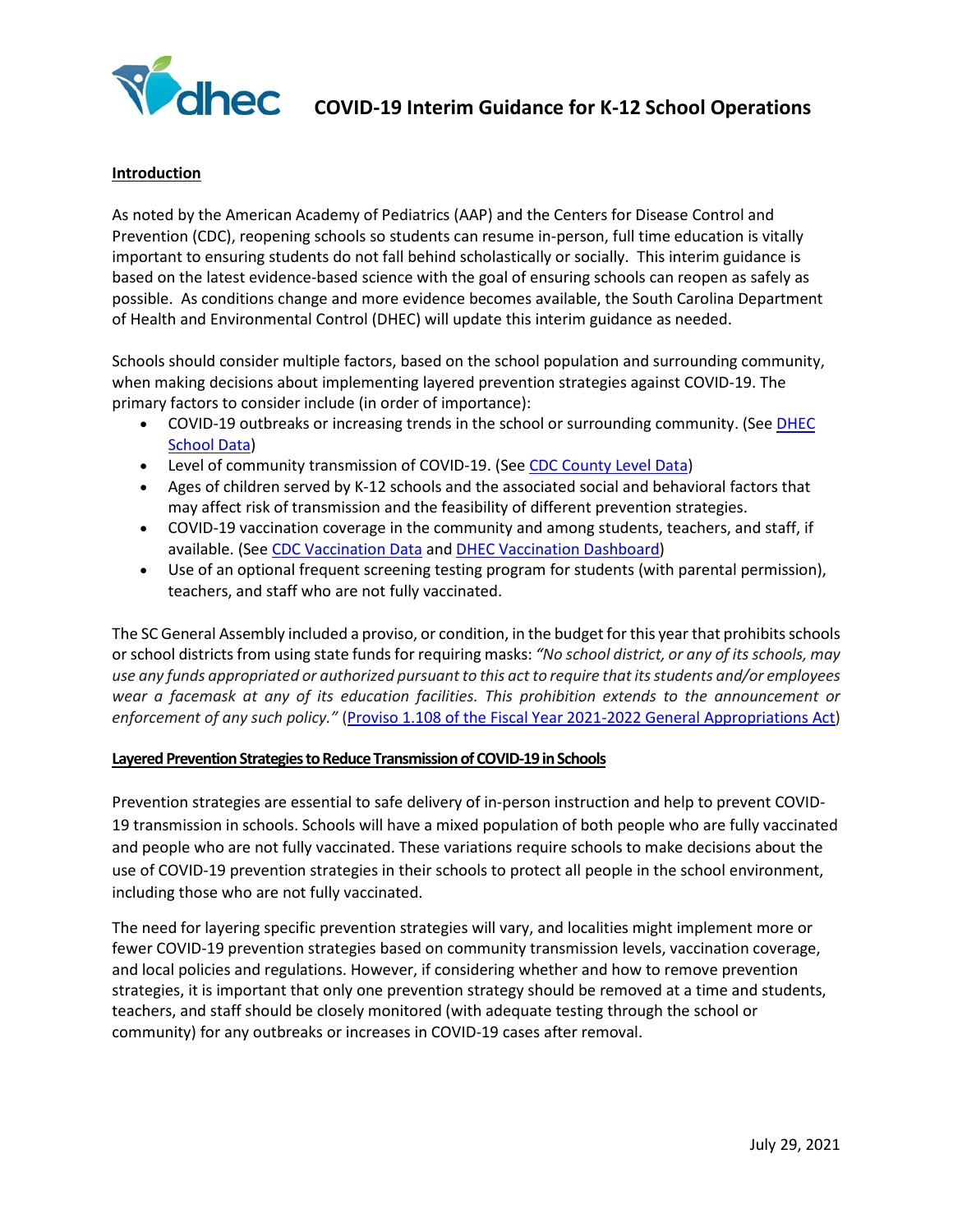

These COVID-19 prevention strategies remain critical to protect people, including students, parents and guardians, teachers, and staff, who are not fully vaccinated, especially in areas of moderate-to-high community transmission levels:

- 1. Vaccination
- 2. Mask use
- 3. Physical distancing
- 4. Contact tracing, in combination with isolation and quarantine
- 5. Staying home when sick and getting tested
- 6. Screening testing to promptly identify cases, clusters, and outbreaks
- 7. Ventilation
- 8. Handwashing and respiratory etiquette
- 9. Cleaning and disinfection

#### **1. Vaccination**

- Vaccination is currently the leading public health prevention strategy to end the COVID-19 pandemic.
- Currently vaccination with the highly effective Pfizer vaccine is available to all people age 12 years and above. Vaccination with the highly effective Moderna and Janssen vaccines are available to those 18 years and above.
- Schools are strongly encouraged to work with local public health officials and healthcare facilities and professionals to provide factual information and education about COVID-19 vaccination and to increase access to COVID-19 vaccines by coordinating vaccine clinics for staff, students, and families who wish to be vaccinated.
- Schools should not inquire about individuals' vaccination status, but people may voluntarily disclose it to the school.

# **2. Mask Use**

- DHEC recognizes mask use cannot be mandated per the SC General Assembly but is providing the following guidance for teachers, staff, and parents.
- DHEC strongly recommends mask use for all people when indoors in school settings, especially when physical distancing is not possible. Children under two years old, anyone who has trouble breathing, or anyone unable to remove the face covering without assistance should not wear a mask.
	- $\circ$  Based on the needs of the community and the rates of community or school spread and vaccination, school districts may opt to recommend mask use in a school.
	- $\circ$  All people in the school setting should be allowed to wear a mask if they wish, and steps should be taken to ensure students are not bullied or criticized for wearing a mask.
- A close contact who is ending quarantine early (less than 14 days) and returning to the school environment should wear a mask and follow physical distancing guidelines in order to return to in-person learning, per CDC an[d DHEC guidelines for ending quarantine early.](https://scdhec.gov/covid19/options-shorten-quarantine-covid-19)
	- o Districts and schools may elect to implement or forego the option of shortened quarantine depending on their individual capabilities. Individuals should defer to district or school policy when determining their return to the educational environment from quarantine.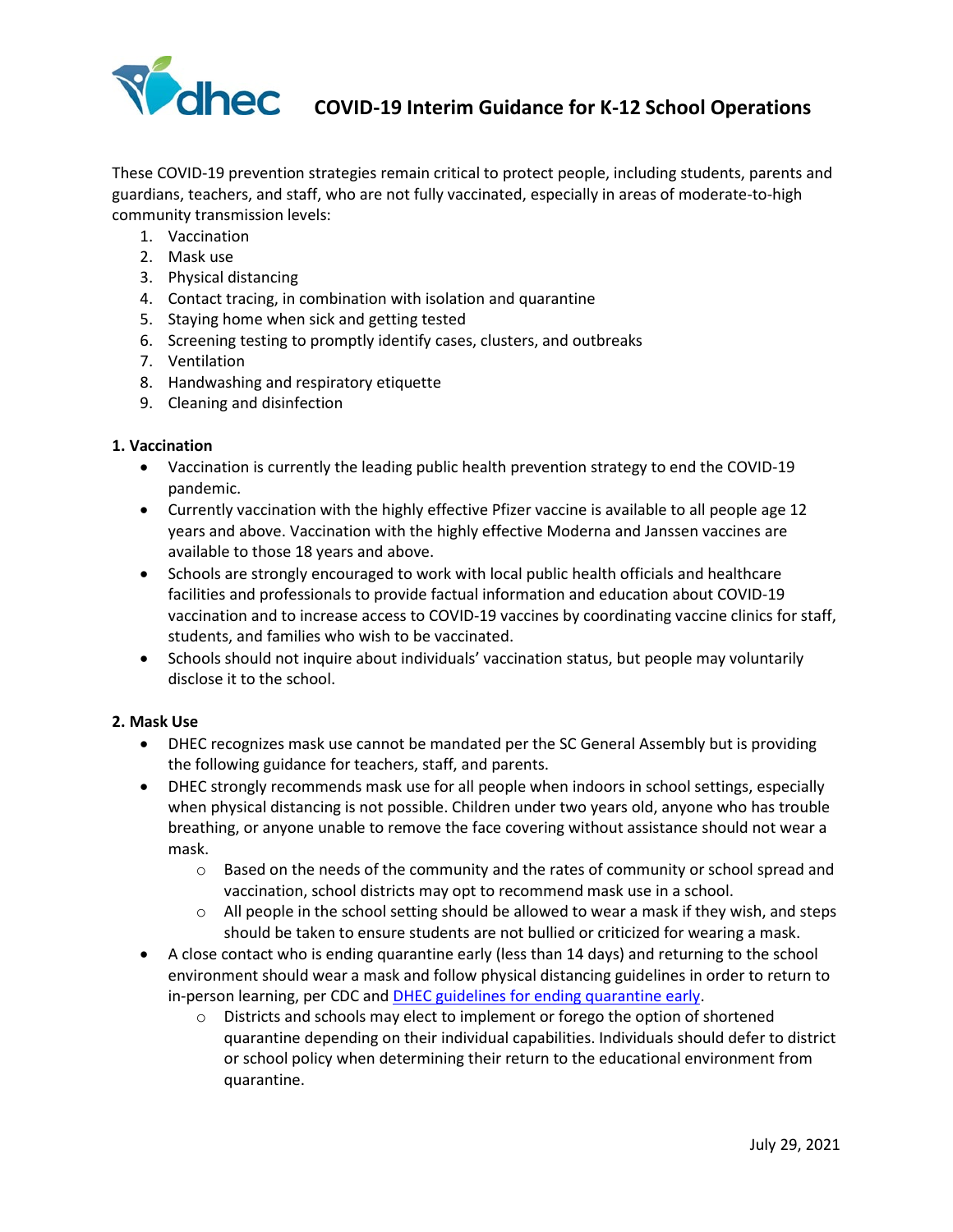

- The most [effective fabrics for cloth masks](https://www.cdc.gov/coronavirus/2019-ncov/prevent-getting-sick/mask-fit-and-filtration.html) are tightly woven, such as cotton and cotton blends, breathable, and in two or three fabric layers. Masks with exhalation valves or vents, those that use loosely woven fabrics, and those that do not fit properly are not recommended.
	- $\circ$  Schools should provide masks to those students who need or request them, such as students who forget to bring their mask or whose families are unable to afford them.
- **Indoors:** Masks are strongly recommended to be worn at all times in school facilities (classroom and non-classroom settings), with exceptions for specific people (children under 2 years old, anyone who has trouble breathing, or anyone unable to remove the face covering without assistance), or for certain settings or activities, such as while eating or drinking or when alone in an office.
- **Outdoors**: In general, people do not need to wear masks when outdoors with the following exception.
	- $\circ$  In areas of [substantial to high transmission,](https://covid.cdc.gov/covid-data-tracker/#county-view) CDC recommends that people who are not fully vaccinated wear a mask in crowded outdoor settings or during activities that involve sustained close contact with other people who are not fully vaccinated.
- **School buses:** Mask use is required on school buses and other public transportation per federal [CDC Order](https://www.cdc.gov/quarantine/masks/mask-travel-guidance.html) regardless of the mask policy at school or the individual's vaccination status; school systems should take appropriate steps to ensure compliance with this requirement by students, staff, and others. Per the CDC:
	- o *"CDC's Mask [Order](https://www.cdc.gov/quarantine/masks/mask-travel-guidance.html) requires the wearing of masks by travelers to prevent the spread of the virus that causes COVID-19. The requirement to wear a mask also applies to passengers and drivers on school buses, including on buses operated by public and private school systems, subject to the exclusions and exemptions in CDC's Order. Operators of school buses should refer to the Department of Education's [COVID-19](https://www2.ed.gov/documents/coronavirus/reopening.pdf) [Handbook](https://www2.ed.gov/documents/coronavirus/reopening.pdf) for additional guidance. Note, drivers do not need to wear a mask if they are the only person on the bus. For additional information on the requirements of this Order, please visit Requirement for Face Masks on Public [Transportation](https://www.cdc.gov/coronavirus/2019-ncov/travelers/face-masks-public-transportation.html) Conveyances and at [Transportation](https://www.cdc.gov/coronavirus/2019-ncov/travelers/face-masks-public-transportation.html) Hubs | CDC."*
- **Healthcare areas:** Locations designated for healthcare, testing, or for awaiting pickup due to illness are considered healthcare facilities. Examples include health rooms and athletic trainer offices. As such, infection control policies and practices are held to healthcare facility standards and expectations which may differ from policies of non-healthcare school facilities.
	- $\circ$  Individuals being assessed, tested, or dismissed from attendance due to respiratory symptoms should be required to wear a face covering while in these designated healthcare areas and also when transiting to/from these areas.

# **3. Physical Distancing**

- At least three (3) feet of distance between each person should be maintained to the greatest extent possible.
	- o Arrange desks to maximally increase the space between them. Make desks face in the same direction (rather than facing each other). Remove non-essential furniture to maximize the distance between students.
- Avoid in-person assemblies or other congregate events. These may be done virtually with cohorts of students in classrooms if technology is available.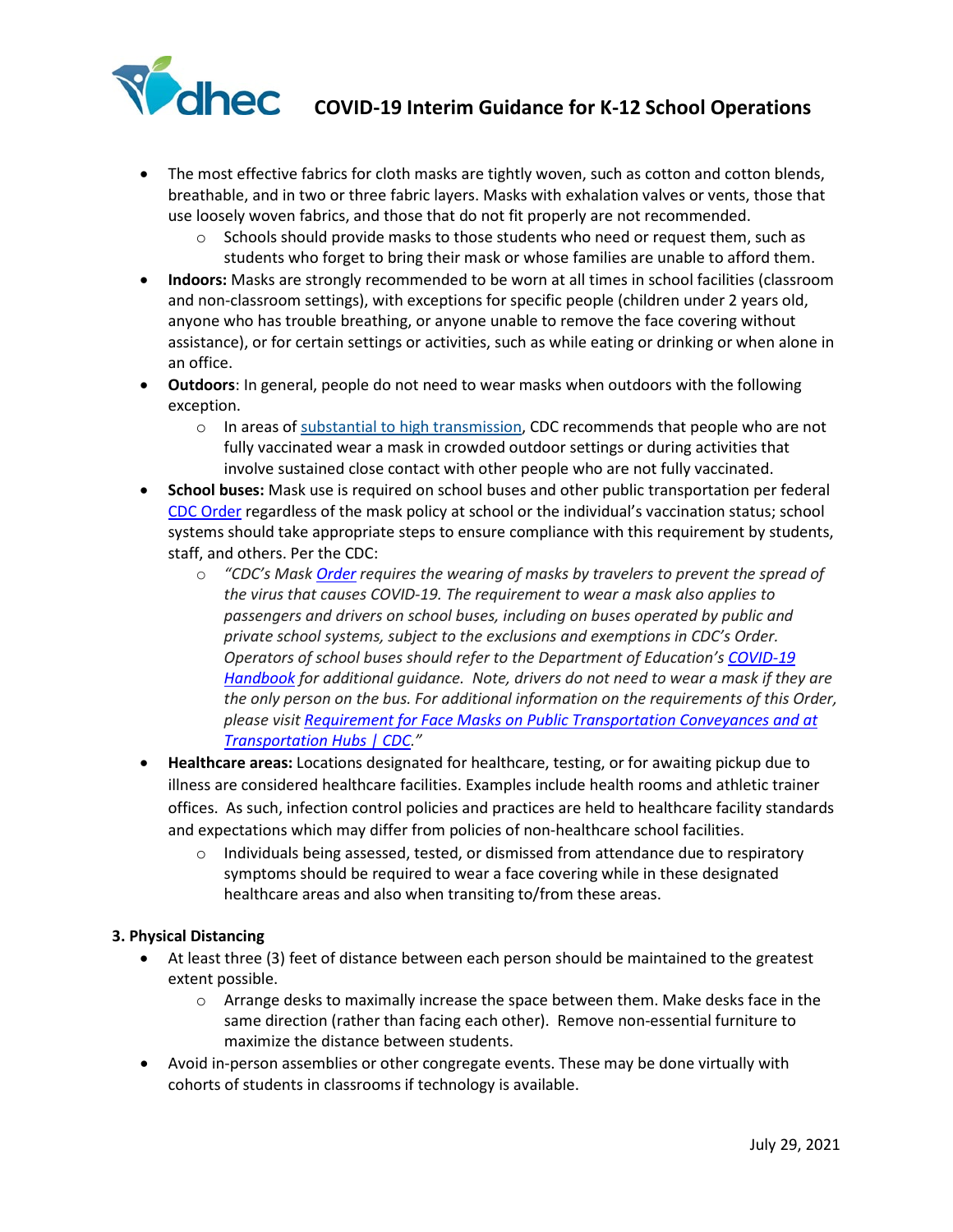

- Avoid students congregating in common use areas. For example, have students eat meals outdoors when feasible or utilize a consistent seating arrangement (similar to cohorting) rather than mixing in the cafeteria or other common indoor area.
	- $\circ$  If it is not possible to suspend use of common areas, try to limit the extent to which students mix with each other, and particularly with students from other classes.
	- o Restrict hallway use through staggered release of classes. Stagger arrival and dismissal times.
- Limit people present to only students and essential faculty and staff.
- **Cohorting:** keeping people together in a small group and having each group stay together throughout an entire day. Cohorting can be used to limit the number of students, teachers, and staff who come in contact with each other, especially when it is challenging to maintain physical distancing, such as among young children, and particularly in areas of moderate-to-high transmission levels. The use of cohorting can limit the spread of COVID-19 between cohorts but should not replace other prevention measures within each group. Cohorting people who are fully vaccinated and people who are not fully vaccinated into separate cohorts is not recommended. It is a school's responsibility to ensure that cohorting is done in an equitable manner that does not perpetuate academic, racial, or other tracking, as described in the U.S. Department of Education's [COVID-19 Handbook, Volume 1.](https://www.ed.gov/news/press-releases/us-department-education-covid-19-handbook-volume-1-strategies-safely-reopening-elementary-and-secondary-schools)
- **Transportation**: Create distance between children on school buses (for example, assign seats, seat children one child per row, skip rows, use seating charts to assist with contact tracing), to the greatest extent possible. Masks are required by federal order on school buses and other forms of public transportation in the United States. Open windows to improve ventilation when it does not create a safety hazard.

# **4. Contact Tracing in Combination with Isolation and Quarantine**

- Case investigation and contact tracing are critical strategies to identify and isolate cases and test and quarantine close contacts to reduce transmission. Schools should collaborate with local health departments whe[n investigating cases](https://www.cdc.gov/coronavirus/2019-ncov/community/schools-childcare/contact-tracing.html) and exposures to COVID-19.
- Require sick students and staff to stay home as per th[e School and Child Care Exclusion List.](https://www.scdhec.gov/health/child-teen-health/school-exclusion) Establish procedures for those who are sick at school to be sent home as soon as possible and kept masked and separate from others until they can leave.
- CDC defines a close contact as someone who was within 6 feet of an infected [person](https://www.cdc.gov/coronavirus/2019-ncov/prevent-getting-sick/prevention.html#stay6ft) (laboratory-confirmed or a [clinically compatible illness\)](https://www.cdc.gov/coronavirus/2019-ncov/hcp/clinical-guidance-management-patients.html) for a cumulative total of 15 minutes or more over a 24-hour period (for example*,* three individual 5-minute exposures for a total of 15 minutes)*.* An infected person can spread the virus starting from 48 hours before they have any symptoms (or, for asymptomatic patients, 48 hours before the specimen was collected), until they meet criteria for [discontinuing home isolation.](https://www.cdc.gov/coronavirus/2019-ncov/hcp/duration-isolation.html)
	- $\circ$  DHEC defines close contact among students in the K-12 setting as those unvaccinated students within 3 feet of an infected person for a cumulative total of 15 minutes or more over a 24-hour period from 48 hours prior to symptom onset (or specimen collection for an asymptomatic infected person) until the infected person meets criteria for release from isolation. While mask use among unvaccinated individuals of all individuals age two years and older is strongly recommended, the presence or absence of masks does not affect the DHEC definition of a close contact for K-12 students. This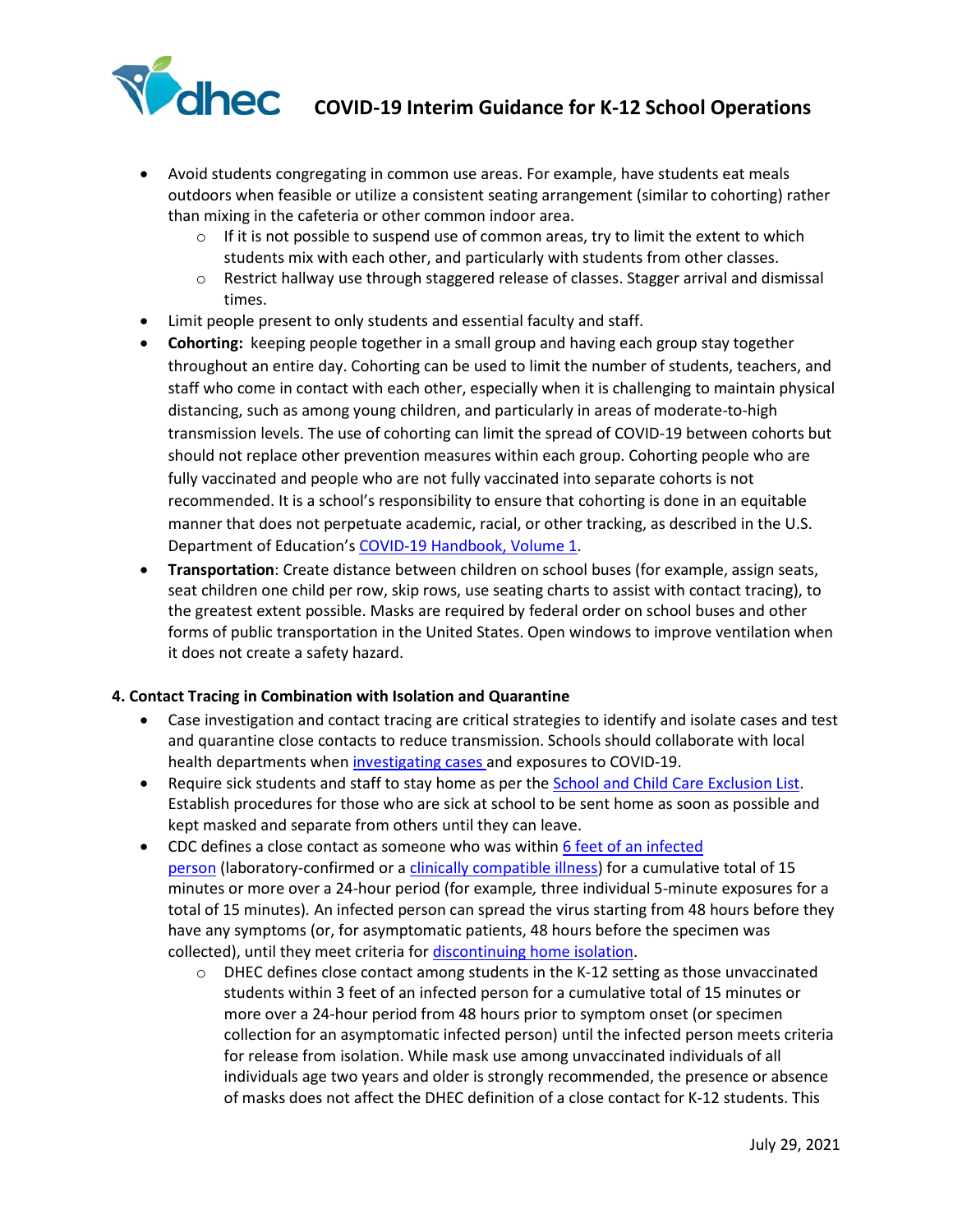

departure from the [CDC's guidance,](https://www.cdc.gov/coronavirus/2019-ncov/php/contact-tracing/contact-tracing-plan/appendix.html#contact) which requires mask use for both individuals to prevent close contact at 3 to 6 feet of physical distancing, is based on [scientific literature](https://www.cdc.gov/coronavirus/2019-ncov/science/science-briefs/transmission_k_12_schools.html#in-person) looking at transmission rates in European schools, which separate students by one meter (3.28 feet).

- $\circ$  The standard CDC definition of close contact (less than 6 feet apart, regardless of mask use, for a total of 15 minutes or more) applies to all unvaccinated adults, including teachers, staff, or other adults in the school setting.
- [Fully vaccinated](https://www.cdc.gov/coronavirus/2019-ncov/vaccines/fully-vaccinated-guidance.html) people and people verified (positive PCR or antigen test) to have been infected [with COVID-19 in the previous 90 days](https://www.cdc.gov/coronavirus/2019-ncov/if-you-are-sick/quarantine.html) who were in close contact with someone who has COVID-19 but do not have COVID-19 symptoms do not need to quarantine unless they develop symptoms. Individuals may voluntarily choose to provide documentation of their full vaccination status to eliminate the need for quarantine. Fully vaccinated people are recommended to get tested 3-5 days after exposure, even if they do not have symptoms, and it is important for them to wear a mask at school until 14 days after exposure or they receive a negative test result.

# **5. Staying Home When Sick and Getting Tested**

- Educate staff, students and their parents on the [symptoms](https://www.cdc.gov/coronavirus/2019-ncov/symptoms-testing/symptoms.html) of COVID-19 and the importance of staying home if they have any of the symptoms or if anyone in the household tests positive for the disease. Anyone who has symptoms of contagious illness, such as [COVID-19,](https://www.cdc.gov/coronavirus/2019-ncov/symptoms-testing/symptoms.html) should stay home and be referred to their healthcare provider for testing and care.
- If a student becomes sick at school see What to do if a Student Becomes Sick or Reports a New [COVID-19 Diagnosis at School.](https://www.cdc.gov/coronavirus/2019-ncov/community/schools-childcare/student-becomes-sick-diagnosis-flowchart.html)
- Schools participating in the COVID antigen testing program have the ability to do rapid testing on site which could facilitate COVID-19 diagnosis and inform the need for quarantine of close contacts and isolation. Contact DHEC if you are not participating in the program but wish to join it.

#### **6. Asymptomatic Screening Testing**

- Diagnostic testing of symptomatic individuals and routine screening testing of asymptomatic individuals are both essential strategies for reducing disease transmission. Schools may elect to provide either type of testing or both.
- Asymptomatic screening testing of individuals who are not fully vaccinated identifies infected people, including those without symptoms or before development of symptoms, who may be contagious, so that measures can be taken to prevent further transmission.
	- $\circ$  If schools implement screening testing, they can more quickly detect new cases and isolate cases, quarantine those who may have been exposed to COVID-19 and are not fully vaccinated, and identify clusters to reduce the risk to in-person education.
- Individuals who are fully vaccinated do not need to participate in screening testing.
- Screening testing should be done in a way that ensures the ability to maintain confidentiality of results and protect students, teachers, and staff privacy. Consistent with state legal requirements and Family Educational Rights and Privacy Act (FERPA), K-12 schools should obtain parental consent for minor students and assent/consent from students themselves.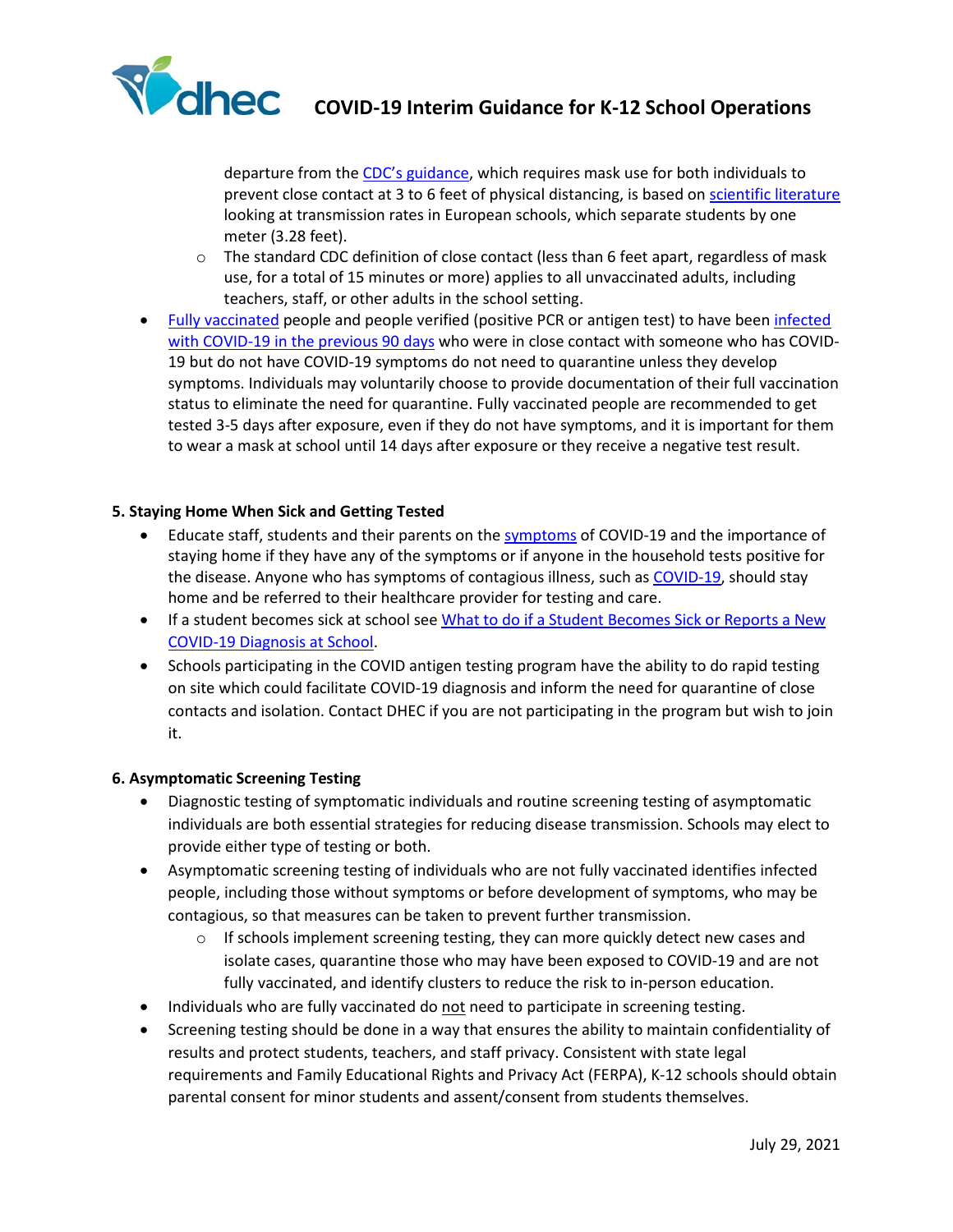

- Screening program considerations:
	- $\circ$  Screening testing may be offered to students who have not been fully vaccinated when community transmission is at moderate, substantial, or high levels and to all teachers and staff who have not been fully vaccinated at any level of community transmission.
	- $\circ$  To be effective, the screening program should test at least once per week, and rapidly (within 24 hours) report results. Although evidence regarding more frequent testing is limited, knowledge about COVID-19 characteristics indicates that screening testing more frequently than one per week may be more effective at interrupting transmission and therefore keeping the greatest number of students and teachers in school.
	- $\circ$  Schools may consider multiple screening testing strategies, for example, testing a random sample of at least 10% of students who are not fully vaccinated, or conducting pooled testing of cohorts.
- To facilitate safe participation in sports, extracurricular activities, and other activities with elevated risk (such as activities that involve singing, shouting, band, and exercise that could lead to increased exhalation), schools may consider implementing screening testing for participants who are not fully vaccinated.
	- $\circ$  Schools can routinely test student athletes, participants, coaches, and trainers, and other people (such as adult volunteers) who are not fully vaccinated and could come into close contact with others during these activities.
	- o Schools can implement screening testing of participants who are not fully vaccinated up to 24 hours before sporting, competition, or extracurricular events.

# **7. Ventilation**

- Improve [ventilation](https://www.cdc.gov/coronavirus/2019-ncov/community/schools-childcare/ventilation.html) to the extent possible to increase circulation of outdoor air, increase the delivery of clean air, and dilute potential contaminants. This can be achieved through several actions:
	- o Bring in as much outdoor air as possible.
	- $\circ$  Ensure heating, ventilation, and air conditioning (HVAC) settings are maximizing ventilation.
	- $\circ$  Filter and/or clean the air in the school by improving the [level of filtration](https://www.cdc.gov/coronavirus/2019-ncov/community/ventilation.html) as much as possible.
	- o Use exhaust fans in restrooms and kitchens.
	- $\circ$  Open windows in buses and other transportation, if doing so does not pose a safety risk. Even just cracking windows open a few inches improves air circulation.

# **8. Handwashing and Respiratory Etiquette**

- People should practice handwashing and [respiratory etiquette](https://www.cdc.gov/healthywater/hygiene/etiquette/coughing_sneezing.html) (covering coughs and sneezes) to keep from getting and spreading infectious illnesses including COVID-19. Schools should encourage these behaviors and provide adequate handwashing supplies.
- Teach and encourage [handwashing](https://www.cdc.gov/handwashing/when-how-handwashing.html) with soap and water for at least 20 seconds. Posting signs in restrooms and at other sinks can serve as a helpful reminder of proper handwashing technique.